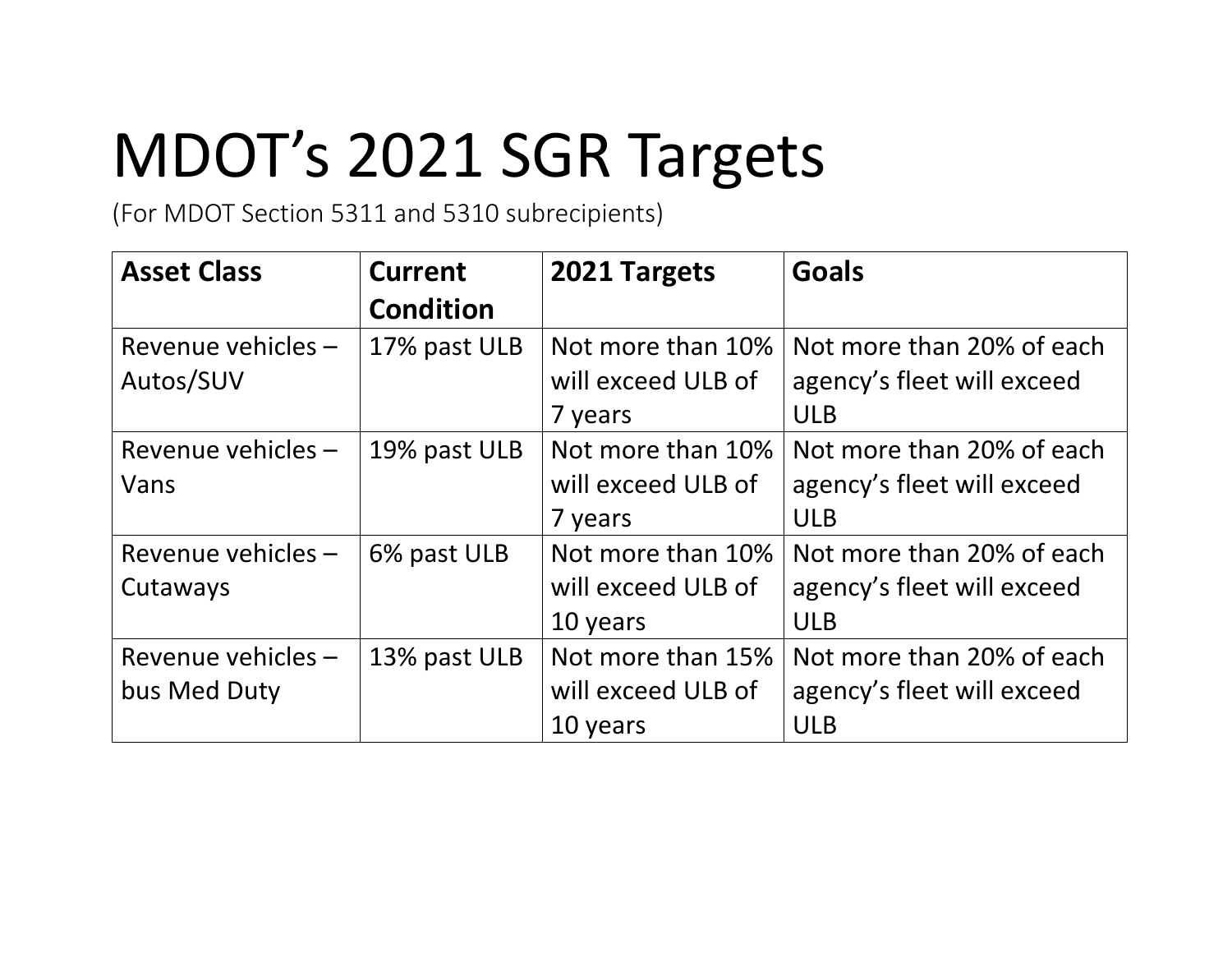| Revenue vehicles - | 5% past ULB  | Not more than 15%  | Not more than 20% of each  |
|--------------------|--------------|--------------------|----------------------------|
| bus Med Hvy Duty   |              | will exceed ULB of | agency's fleet will exceed |
| and Large          |              | 14 years           | <b>ULB</b>                 |
| Revenue vehicles - | 20% past ULB | Not more than 40%  | Not more than 50% of each  |
| <b>Ferry Boat</b>  |              | will exceed ULB of | agency's fleet will exceed |
|                    |              | 42 years           | <b>ULB</b>                 |
| Non-Revenue        | 62% past ULB | 50% may exceed     | Not more than 50% of each  |
| Service vehicles   |              | ULB of 7 years     | agency's fleet will exceed |
|                    |              |                    | <b>ULB</b>                 |
| Non-Revenue        | 44% past ULB | 100% may exceed    | Local decision, MDOT does  |
| Admin vehicles     |              | ULB of 7 years     | not set a goal or provide  |
|                    |              |                    | funding                    |
| Equipment over     | 29% past ULB | Not more than 50%  | Not more than 50% of each  |
| \$50,000           |              | will exceed ULB    | agency's equipment         |
|                    |              | (varies)           | inventory will exceed ULB  |
| <b>Facilities</b>  | 3% past ULB  | Not more than 5%   | Not more than 50% will     |
|                    |              | will exceed ULB    | receive a rating of 3 or   |
|                    |              | (assessment rating | lower                      |
|                    |              | less than 3)       |                            |